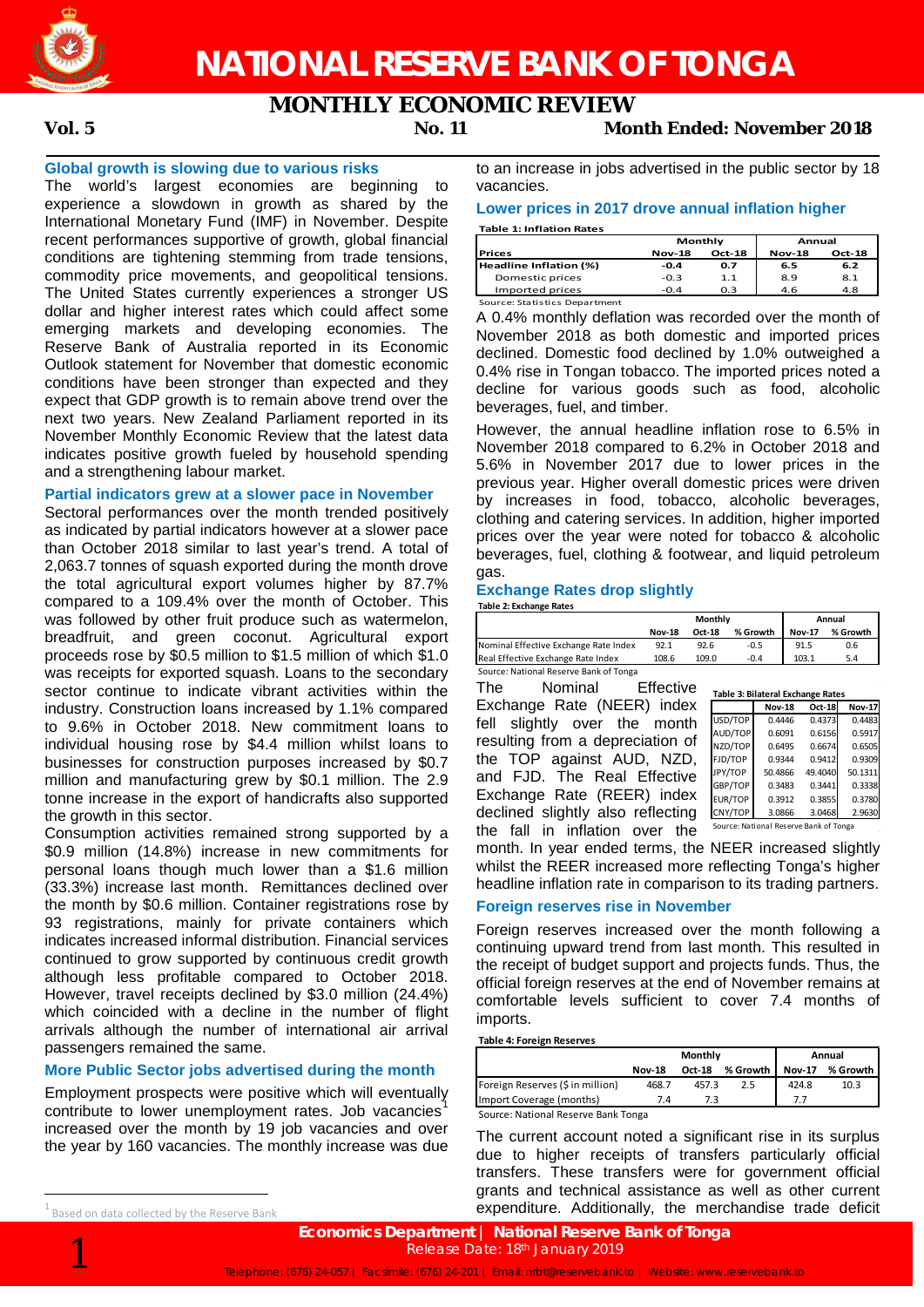

## **MONTHLY ECONOMIC REVIEW**

### **Vol. 5 No. 11 Month Ended: November 2018**

improved driven by lower import payments for wholesale and retail goods, construction, and other imports.

The high merchandise trade deficit in the current account contributed significantly to the lowered OET surplus balance recorded over the year to November. This was driven largely by the higher payments for import of oil and wholesale and retail goods. Additionally, payments for other imports, such as vehicle and construction materials also rose, contributing to the yearly rise.

#### **Table 5: Overseas Exchange Transactions**

|                          |               | <b>Monthly</b> |          |               | Annual        |          |  |
|--------------------------|---------------|----------------|----------|---------------|---------------|----------|--|
|                          | <b>Nov-18</b> | Oct-18         | % Growth | <b>Nov-18</b> | <b>Nov-17</b> | % Growth |  |
| <b>Overall Balance</b>   | 11.4          | 5.1            | 122.7    | 43.9          | 63.8          | $-31.2$  |  |
| <b>Current Account</b>   | 20.0          | 0.5            | 3869.6   | 16.0          | 46.7          | $-65.6$  |  |
| Merchandise Trade        | $-32.6$       | $-40.1$        | $-18.7$  | $-416.9$      | $-357.6$      | 16.6     |  |
| Services                 | 4.2           | 5.2            | $-18.7$  | 23.6          | 41.7          | $-43.5$  |  |
| Income                   | 1.2           | 1.5            | $-22.6$  | 5.4           | $-17.9$       | $-129.9$ |  |
| Transfers                | 47.2          | 33.8           | 39.6     | 404.0         | 380.5         | 6.2      |  |
| <b>Capital Account</b>   | 1.0           | 1.3            | $-24.5$  | 33.2          | 38.3          | $-13.5$  |  |
| <b>Financial Account</b> | $-9.6$        | 3.3            | $-392.0$ | $-5.3$        | $-21.2$       | $-74.9$  |  |

Source: Banking Systems

The capital account continued to contribute the most to the overall OET surplus balance. This resulted from higher official grants for investment projects and capital expenditures (mostly for government and public works). The financial account recorded a lower deficit than in the previous year due to higher receipts.

#### **Broad money declined**

#### **Table 6: Broad Money**

|                             |               | Monthly | Annual   |               |          |
|-----------------------------|---------------|---------|----------|---------------|----------|
|                             | <b>Nov-18</b> | Oct-18  | % Growth | <b>Nov-17</b> | % Growth |
| Broad money (\$ in million) | 592.3         | 595.8   | -0.6     | 553.5         | 7.0      |
| Net Foreign Asset           | 492.6         | 474.6   | 3.8      | 444.2         | 10.9     |
| Net Domestic Asset          | 102.7         | 121.3   | $-15.3$  | 109.3         | $-6.0$   |

Source: Banking System, National Reserve Bank of Tonga

Broad money declined slightly over November mainly on decreased domestic assets. This was due to a decline in net credit to government as government deposits rose in receiving of the budgetary support and grant funds from development partners. Net foreign assets continued to rise on higher foreign reserves. Over the year, the receipts of budgetary support, grants, and cyclone relief funds from development partners and higher remittances boosted the foreign reserves and resulted in broad money increased.

#### **Liquidity remains in excess although slightly lower Table 7: Reserve money**

|                                                        | Monthly       |       |                          | <b>Annual</b> |          |  |  |  |
|--------------------------------------------------------|---------------|-------|--------------------------|---------------|----------|--|--|--|
|                                                        | <b>Nov-18</b> |       | Oct-18 % Growth   Nov-17 |               | % Growth |  |  |  |
| Reserve money (\$ in million)                          | 317.3         | 325.0 | $-2.4$                   | 300.7         |          |  |  |  |
| Source: Banking System, National Reserve Bank of Tonga |               |       |                          |               |          |  |  |  |

The banking system remained sound over November 2018 as banks maintained a strong capital position, supported by adequate profits despite a slight decline. Nonperforming loans improved over the month. Lower deposits by the commercial banks to the Reserve Bank's vault contributed to the decline in reserve money. The significant decline in deposits led to a rise in the banks' total loans to deposit ratio from 73.3% in the previous month to 74.9% this month. This ratio continued to remain below the 80% minimum loan to deposit ratio which indicates that there is a capacity for further lending by the banks.

#### **Banks' lending slightly increased**

Over the month and year, lending to both businesses and individuals slightly rose while other lending declined. Over the month, the increased business loans were mainly for tourism, distribution and manufacturing sectors whereas individuals' loans were mainly for housing and other personal loans. The annual trend was mainly lending to public enterprises, wholesale & retail, tourism and agricultural sectors supported by individual housing loans.

#### **Table 8: Total Lending**

|                               |               | Monthly | Annual   |               |          |
|-------------------------------|---------------|---------|----------|---------------|----------|
| Lending                       | <b>Nov-18</b> | Oct-18  | % Growth | <b>Nov-17</b> | % Growth |
| Total Lending (\$ in million) | 469.9         | 466.3   | 0.8      | 420.3         | 11.8     |
| <b>Business lending</b>       | 211.2         | 210.4   | 0.4      | 179.7         | 17.5     |
| Household lending             | 258.1         | 255.3   | 1.1      | 239.7         | 7.7      |
| Other lending                 | 0.6           | 0.6     | $-3.6$   | 0.9           | $-38.0$  |

Source: Banking System, National Reserve Bank of Tonga

The low-interest rates offered on the Government Development Loan scheme partially contributed to the monthly and annual movements and also coincided with strong domestic economic activities evident throughout the year.

#### **Weighted average interest rate spread narrowed Table 9: Weighted Average Interest Rates**

|                                                        | Monthly       |               |              | Annual        |              |  |  |
|--------------------------------------------------------|---------------|---------------|--------------|---------------|--------------|--|--|
| <b>Interest Rates</b>                                  | <b>Nov-18</b> | <b>Oct-18</b> | Growth (bps) | <b>Nov-17</b> | Growth (bps) |  |  |
| Weighted Average Banks Deposit Rate (%)                | 1.979         | 1.978         | 0.1          | 2.103         | $-12.4$      |  |  |
| Weighted Average Banks Lending Rate (%)                | 8.094         | 8.121         | $-2.7$       | 7.837         | 25.6         |  |  |
| Weighted Average Interest Rate Spread (%)              | 6.115         | 6.143         | $-2.9$       | 5.871         | 24.3         |  |  |
| Source: Banking System, National Reserve Bank of Tonga |               |               |              |               |              |  |  |

Over the month, the weighted average interest rate spread narrowed due to lower weighted average lending rate mainly for households' housing loans and business loans to the transport and distribution sectors. The weighted average deposit rate on the other hand slightly increased due to a slight increase in demand deposit rates. In the year ended terms, the weighted average interest rate spread widened due to an increase in weighted average lending rates partly offsets by decreased weighted average deposit rates. The increased weighted average lending rates were mainly on business loans for utilities, manufacturing, and professional & other service sectors and supported also by higher rates for housing and other personal loans. On the other hand, the weighted average deposit rates declined due to a decrease in demand term rates.

#### **Outlook**

In light of the above, the Reserve Bank's outlook for strong domestic economic activity remains in the medium term. The level of foreign reserves is expected to remain at comfortable levels, supported by expected receipts of budgetary support and grant funds from development partners, higher receipts of remittances and the deferment of the principal loan repayment to the EXIM Bank of China. This will be partially offset by the anticipated increase in imports. Inflation is expected to fall below the Reserve Bank's inflation reference rate of 5% per annum in 2019. The Reserve Bank will continue to closely monitor developments in the domestic and global economies to ensure financial and macroeconomic stability are